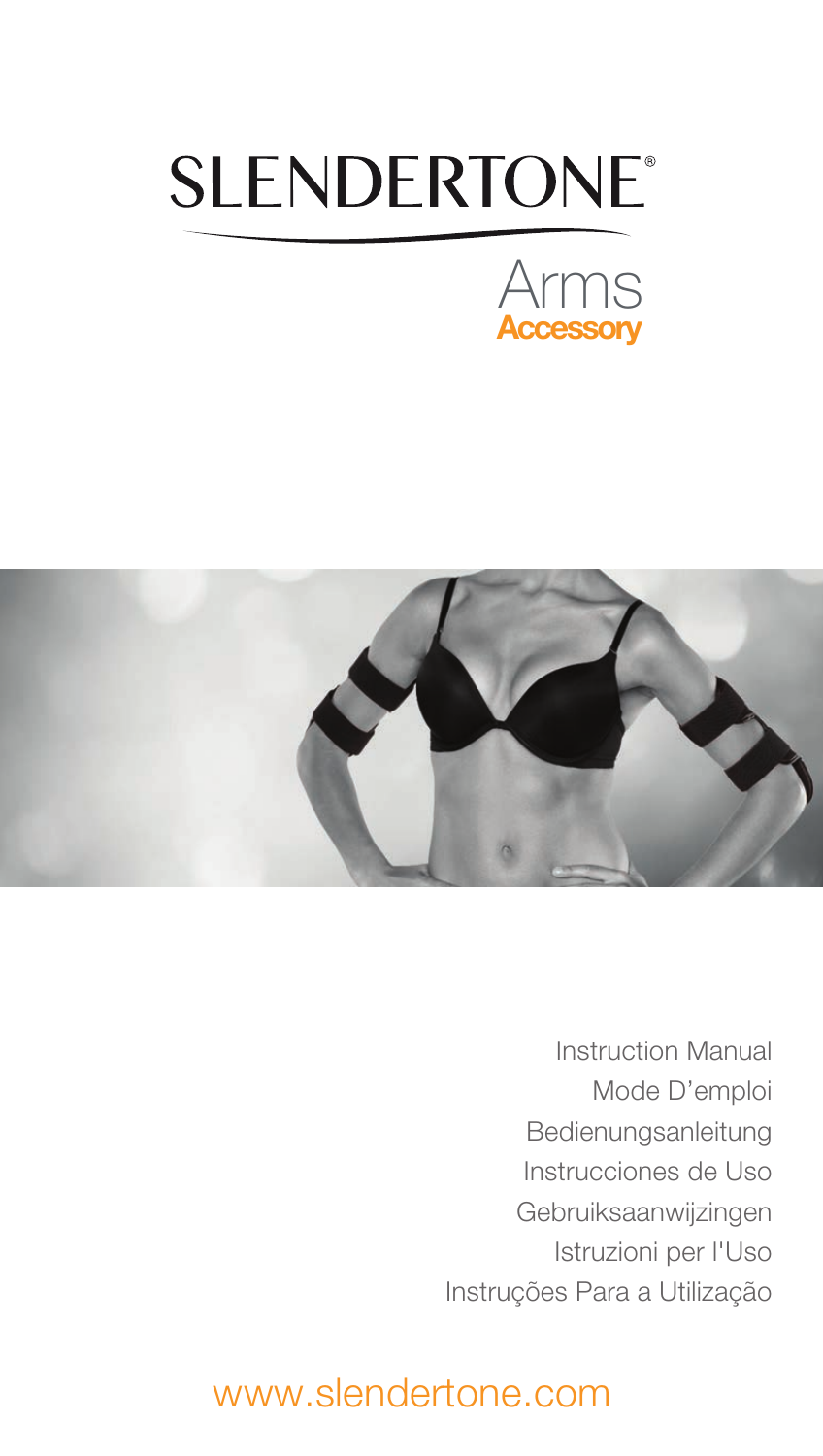## WELCOME

Congratulations on purchasing your SLENDERTONE ARMS ACCESSORY. Please read your user manual fully before using this product.

SLENDERTONE ARMS uses clinically proven EMS technology to exercise the triceps muscles in your upper arm. A signal is sent to the muscles and as that signal strength increases, the muscles contract. The SLENDERTONE ARMS ACCESSORY can be used while relaxing in the comfort of your own home.

Use your SLENDERTONE ARMS ACCESSORY 5 times a week for 10-20 mins and in just 6 weeks, you can expect to see these results:

- Toned & defined arms
- Feel confident in sleeveless tops and dresses

For best results we recommend that you use your SLENDERTONE ARMS ACCESSORY in conjunction with a normal, healthy diet and exercise.

SLENDERTONE ARMS is an electronic muscle stimulator intended for the enhancement of performance of the triceps muscles. It may also be used, with medical supervision, for the rehabilitation of muscle which has become deficient due to disuse or injury.

## CONTACT US

If you have any difficulty setting up your SLENDERTONE ARMS ACCESSORY or have any other questions or concerns about the product call SLENDERTONE Customer Care on :

UK: 0845 070 7777 Rep. of Ireland: 1890 92 33 88 International: +353 94 902 9936 Email: info@slendertone.com www.slendertone.com

## PRECAUTIONS

Please read these precautions before using your SLENDERTONE ARMS ACCESSORY:

- **•** You should only use this product while in a relaxed, seated position, with your arms bent slightly and resting in your lap.
- **•** Do not straighten your arms during the session, as this can lead to an ineffective session and may cause some discomfort.
- **•** Never use SLENDERTONE ARMS ACCESSORY while invloved in any activity which includes using your arms or hands.
- **•** Your arms are likely to move involuntarily during a session.
- **•** Keep the controller in your hands during each session.
- **•** Do not fasten the straps too tightly around your arms.
- **•** If the garment leads are damaged or exposed, they should be replaced immediately.
- **•** Maximum use of a SLENDERTONE ARMS ACCESSORY product is one session per day.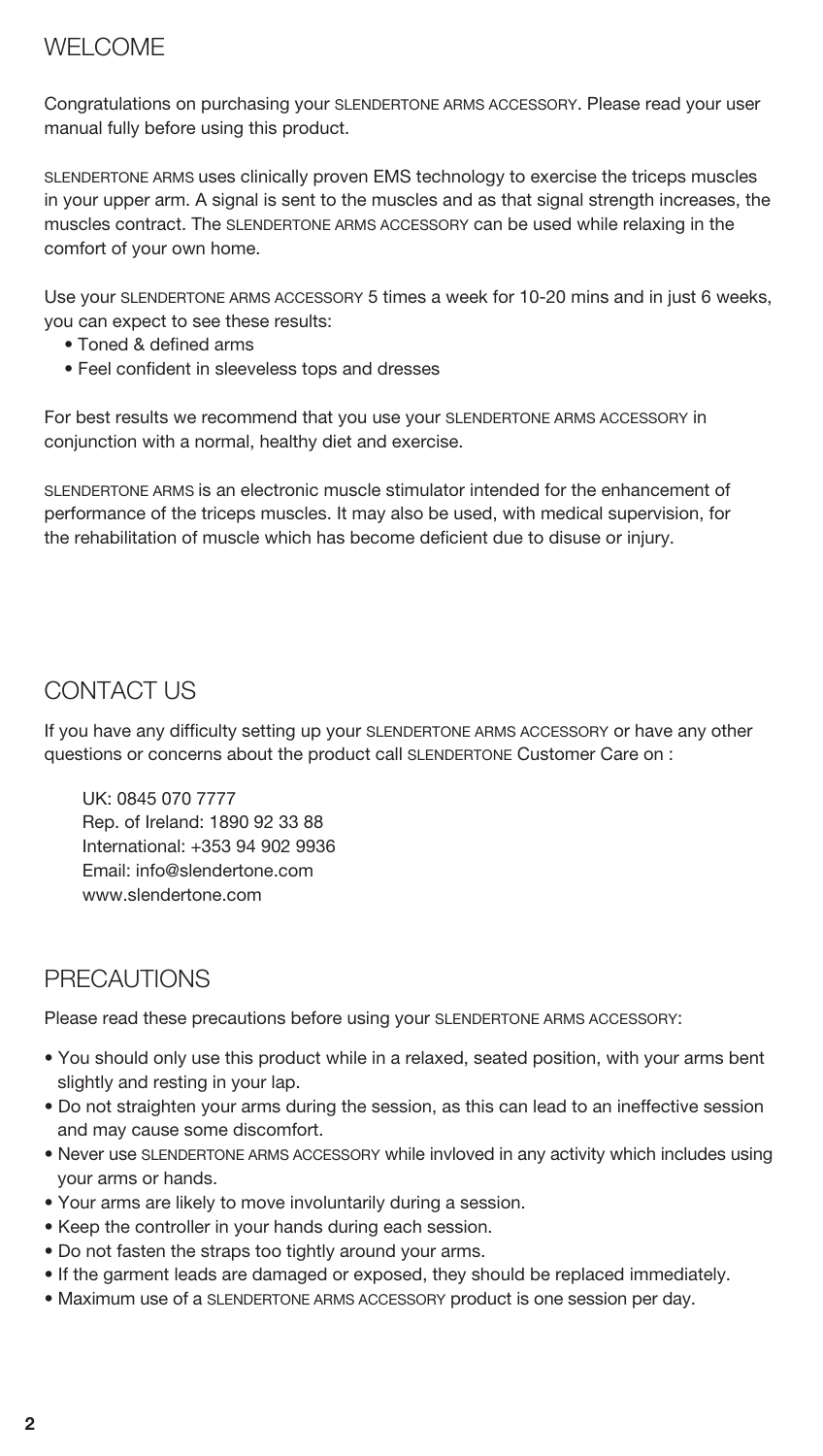

#### **1. Arm garments ( x 2 ):**

The arm garments have been ergonomically designed and are fastened around your upper arm using the straps.

#### **2. Straps ( x 4 ):**

These are used to hold the garments in place. They will fit an arm circumference range between 22-37cm (8.6" - 14.5").

#### **3. Controller Connector:**

This connects the controller to the garments. Make sure the controller and garments are fully connected before use.

**Important:** Do not disconnect the controller from the garments until it has been switched off.

#### **4. Pack of Four Adhesive Gel Pads.**

These adhesive gel pads are placed onto the garments before use. When you wrap the garments around your arms, these gel pads must be in contact with your skin so that signals can be sent to your muscles.

#### **5. Instruction Literature:**

This is a detailed instruction manual to using your SLENDERTONE ARMS ACCESSORY and an additional quick start guide to help get you started.

#### **6. SLENDERTONE Pouch:**

Use this pouch to store your SLENDERTONE ARMS ACCESSORY between toning sessions.

#### **Note:**

You need the controller, which is available with your SLENDERTONE ABS7 or SLENDERTONE BOTTOM to operate this SLENDERTONE ARMS ACCESSORY. Discover all our products on www.slendertone.com or call SLENDERTONE Customer Care.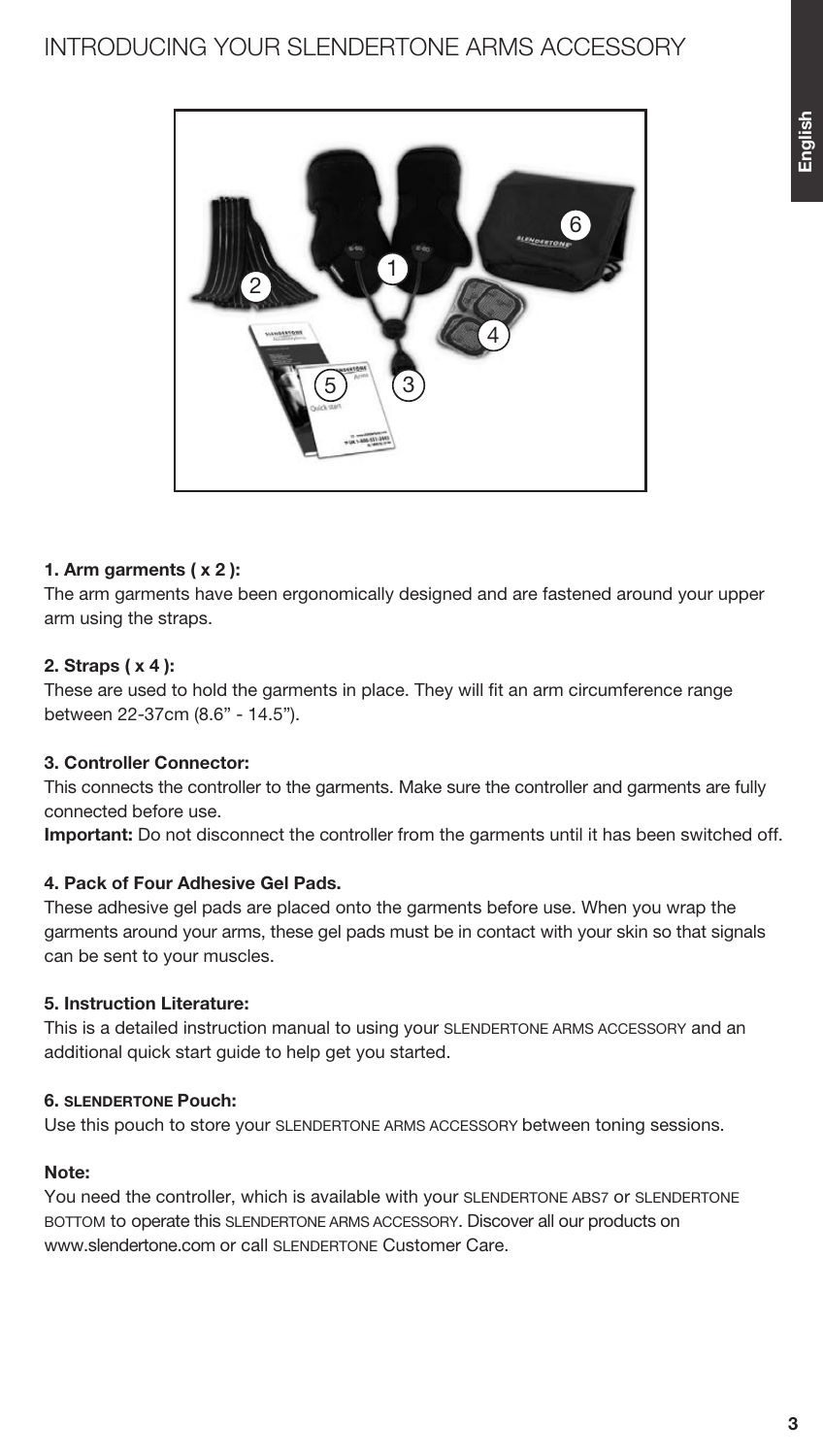## HOW DOES THE CONTROLLER WORK?

#### **1. On/Off Button ( )**

Press and hold this button for 2 seconds to turn your controller on or off. You may also pause the exercise by briefly pressing this button.

#### **2. Increase Toning Intensity (A)**

Press and hold these buttons to increase the intensity of the exercise. The right-hand button controls the garment marked **R.** The left-hand button controls the garment marked **L.**

#### **3. Decrease Toning Intensity (** $\blacktriangledown$ **)**

Press and hold these buttons to decrease the intensity of the signal to either arm.

#### **4. Programme Button ( P )**

Press this button to select the toning programme you wish to use. There are 3 programmes, which are explained later in this manual (page 8).

#### **5. Information Button (** *i* **)**

Press this button to see your training information, such as the maximum intensity for your current or last session and the number of sessions you have completed.

### CONTROLLER DISPLAY

- (50 Toning intensity from the left arm garment.
- 45). Toning intensity from the right arm garment.
- Counts down the time left in the current session. Also displays error messages IN:NA (see page 9).
- Н Appears when the exercise has been paused.
- $\mathbf x$ Indicates that the sound is off.
- $\bullet$ Keylock is active - you cannot change the intensity levels or the program accidentally.
- This symbol indicates a poor contact between the controller and garments or between the gel pads and the skin (see page 11 for more details).
- $\blacksquare$  Shows the battery power remaining.
- $#$ Number of sessions completed.
- Ч. Shows the programme currently running (1 - 3).
	- This symbol appears during each contraction phase.
- Maximum intensity for the current/ last session. (32 87)

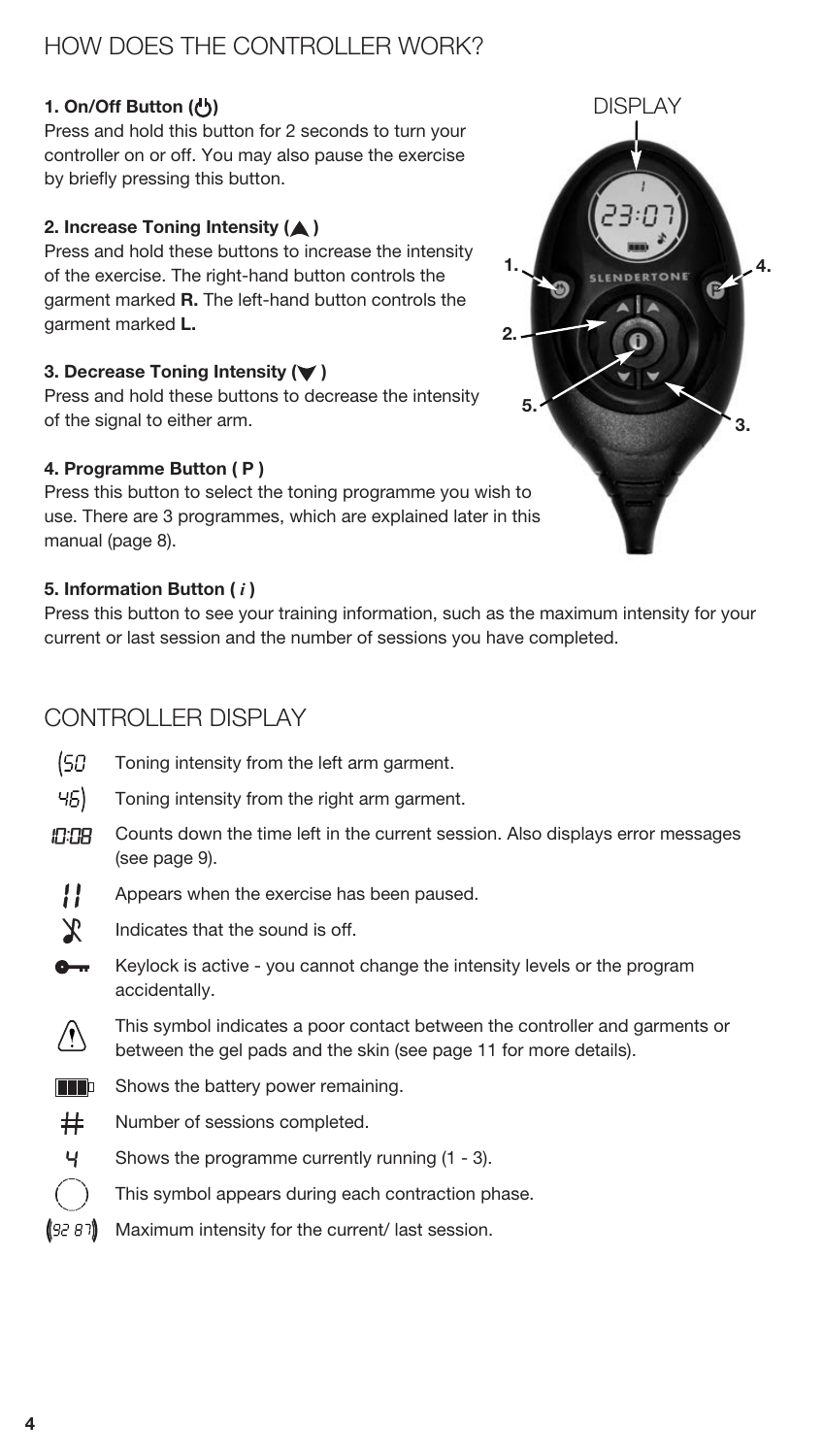Your SLENDERTONE ARMS ACCESSORY uses electrical muscle stimulation (EMS) technology. This technology has been used in hospitals and by physiotherapists for over 50 years. Here is a summary of how it works.



**Step 1** Signals are sent between the gel pads. The signals switch on the nerves which control the triceps muscles.



**Step 2** As the signal strength increases, the nerves, in turn, cause your muscles to contract and relax rhythmically.

## SETTING UP YOUR SLENDERTONE ARMS ACCESSORY

**Step 1 - Charge the battery.** Connect your controller to the charger (Fig. a) and then insert your charger into a socket. It'll take approximately 2-3 hours to fully charge the battery. Your controller is fully charged when all three sections of the battery icon are full. The battery icon will flash when the battery is low and needs to be recharged.

**Note:** Please ensure you only use the SLENDERTONE charger when charging your controller. Do not leave your controller connected to the charger when the battery is fully charged.

**Step 2 - Connect the controller to the garments.** The controller and garments must be connected properly for your SLENDERTONE ARMS ACCESSORY to work. 'Click' the controller connector into the garment connector as shown in Fig. b.

**Step 3 - Place the gel pads on the garments.** Position the garments so that the four silver studs are facing you. Remove the adhesive gel pads from their pack. You'll notice that one side of each gel pad has a *grid pattern* on it while the other side is *black*.

**(i)** Remove the covers from the *patterned side* of the four gel pads (Fig. c).

**(ii)** Place the *patterned side* of the gel pads over the silver studs within the white squares (Fig. d).

#### **Important:**

Before you progress, make sure that all of the silver studs are completely covered by the gel pads. Press the edges of each gel pad firmly onto the material before use.

Fig. a



Fig. b



Fig. c



Fig. d

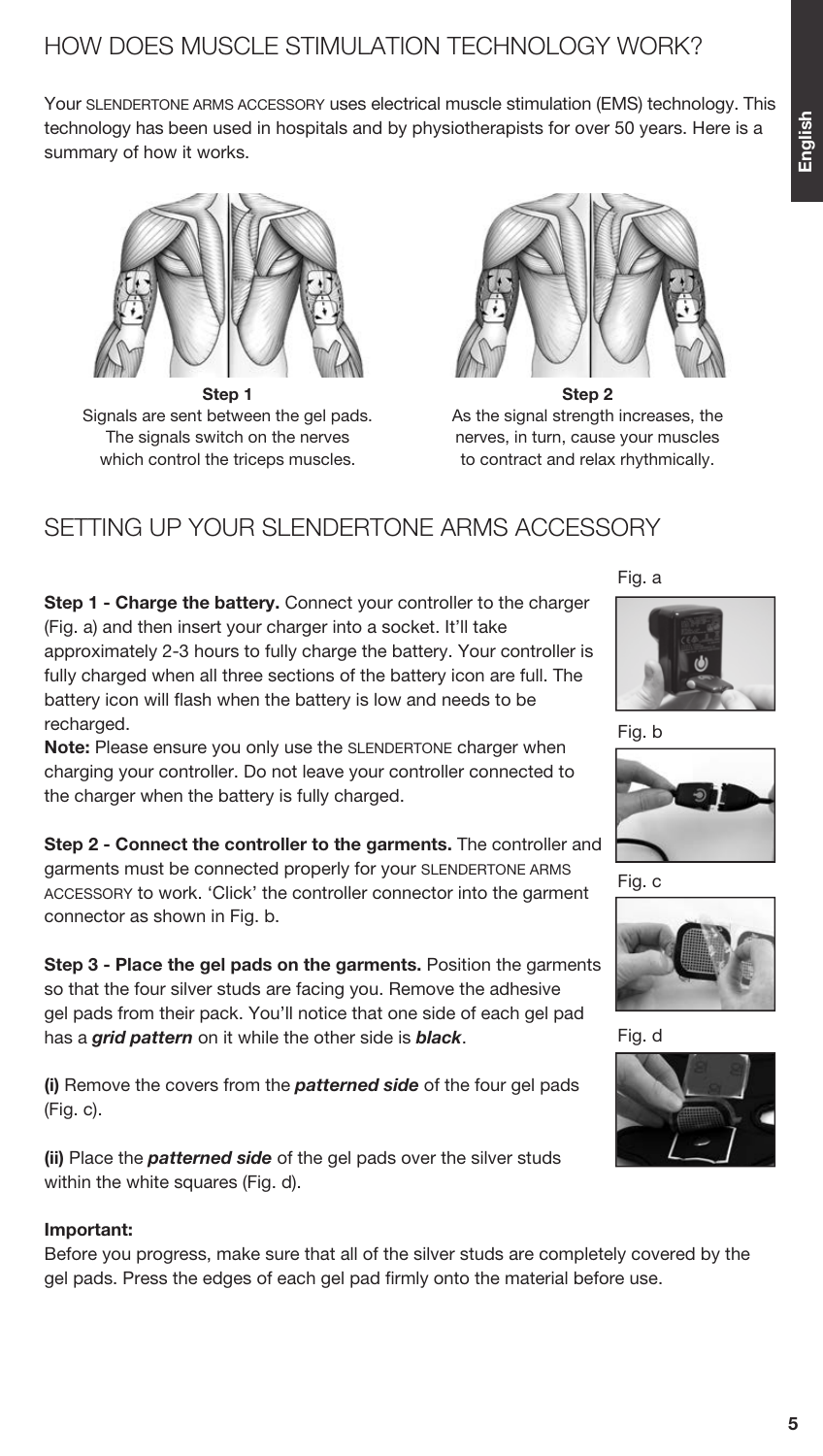#### **Step 4 - Remove the covers from the** *black side* **of all four gel**

**pads (Fig. a).** Do not throw these covers away as you will need to put them back onto the gel pads at the end of your session. **Note:** You should only use SLENDERTONE gel pads with your SLENDERTONE ARMS ACCESSORY

#### **Step 5 - Positioning the accessories.**

**(i)** Attach two straps to one side of each accessory (fig. b).

**(ii)** Take the accessory marked **'R'** and place the point of your **RIGHT** elbow directly onto the connector symbol ( $\phi$ ) on the inside of that accessory. Then press the accessory onto the back of your arm (Fig. c). Fasten that accessory firmly in place using the straps (Fig. d).

**(iii)** Repeat step (ii), placing the accessory marked **'L'** onto your **LEFT** arm.

#### **Important:**

You may need to adjust the position of the accessories slightly until you find the most comfortable position. However, the positioning will become much easier after a few sessions.

#### **Note:**

For the best results, we recommend that you do five training sessions per week. You should, however, only do a maximum of one session per day, as this allows your muscles to recuperate.



Fig. b



Fig. c



Fig. d



## CARING FOR YOUR ACCESSORIES

Your accessories may be cleaned using a lightly dampened sponge, but you must first remove the gel pads. Always follow the cleaning instructions when cleaning the accessories.



Never machine-wash or hand-wash your accessoriess. Always clean them using a lightly dampened cloth or sponge.



 $\leq$  Do not use bleach when washing the accessories.



Do not dry clean your accessories.



Do not tumble dry your garments. Dry them on a flat surface. Do not dry them over anything hot. (e.g. a radiator) as they contain plastic parts. Ensure the accessories are completely dry before using them again.



 $\overline{\phantom{a}}$  The accessories should never be ironed.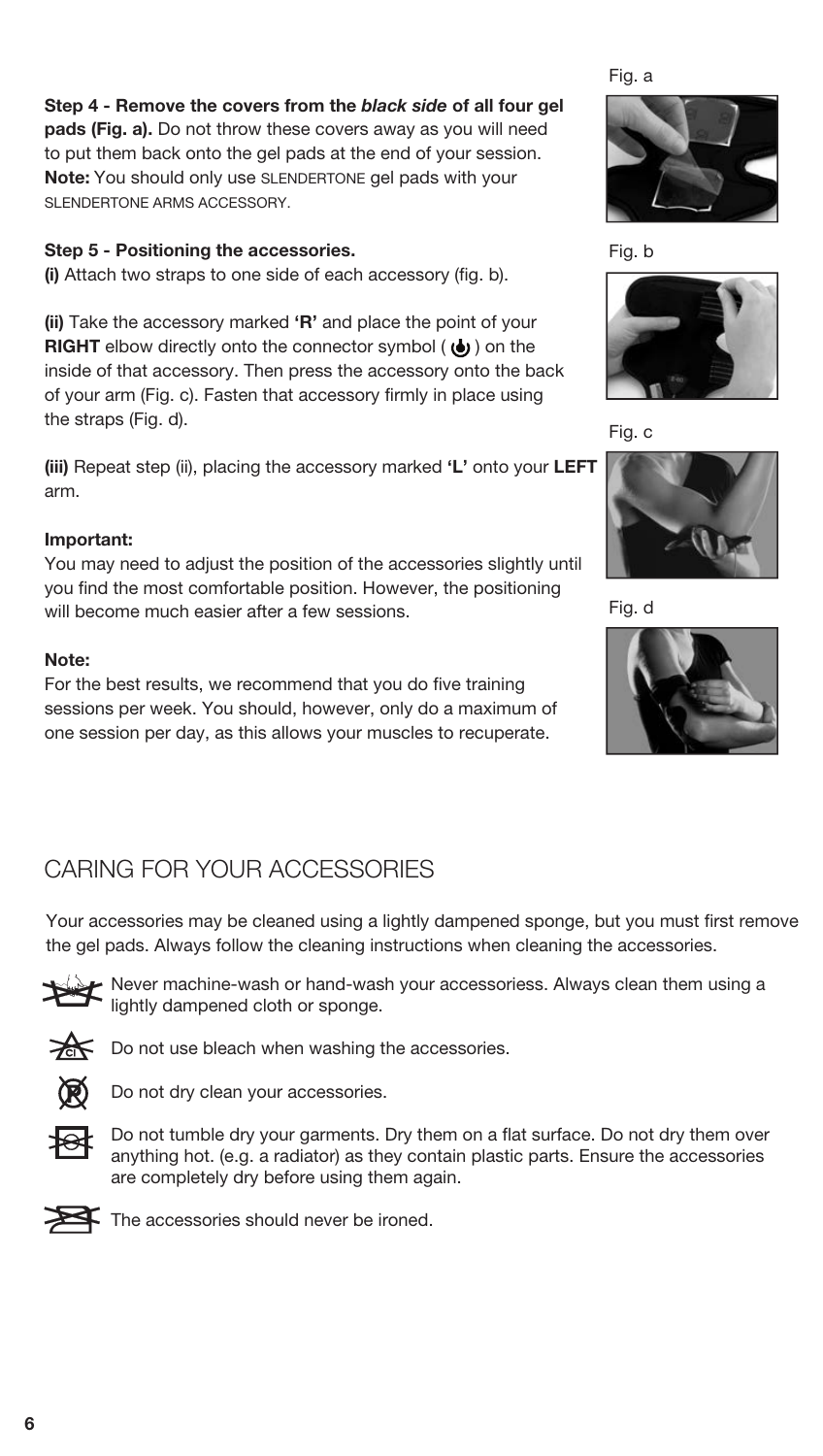## YOUR FIRST TONING SESSION

Muscle toning can be an unusual sensation, but a pleasant one. It may tickle to begin with. We recommend that you use the product while seated until you become accustomed to the sensation. This progresses to a smooth muscle contraction as the toning intensity increases. To get started, follow these simple steps:

**Step 1:** Press and hold the on/off button ( $\binom{1}{1}$ ) for two seconds to switch your controller on (Fig. a).

**Step 2:** Select the program you wish to use by pressing the program button ( **P** - Fig. b). Then, to start the program, press and hold the increase intensity buttons ( $\blacktriangle$  - Fig. c) until you feel your muscles contracting. Always choose an intensity level at which you feel a strong but comfortable contraction. This will vary from person to person. The increasing intensity level is displayed on the screen.

**Step 3:** Continue increasing the intensity throughout the session if possible. You will feel the muscle contractions getting stronger as the intensity increases. Remember the harder you work your muscles the better the results you will see, but always reduce the intensity if you feel any discomfort. Your unit's intensity range is 0-99.

#### **Pausing a session**

If you wish to pause a session before it is finished, simply press the on/off button briefly. The display will show that the programme is paused  $( \cdot \cdot )$ . To resume the session, briefly press the on/off button again. The display will return to its normal mode.

#### **Step 4: Session over**

At the end of the training session your SLENDERTONE ARMS controller will stop automatically. However, you may switch it off at any time during a session by pressing and holding the on/off button for two seconds. You should see the display turn off.

**Step 5:** Remove the garments and put the covers back on the *black side* of the gel pads. Store everything in the pouch until your next session.

**Note:** Do not disconnect the controller from the garments without first switching it off, as this may result in an error on your display.

**Well done on completing your first training session!**

Fig. a







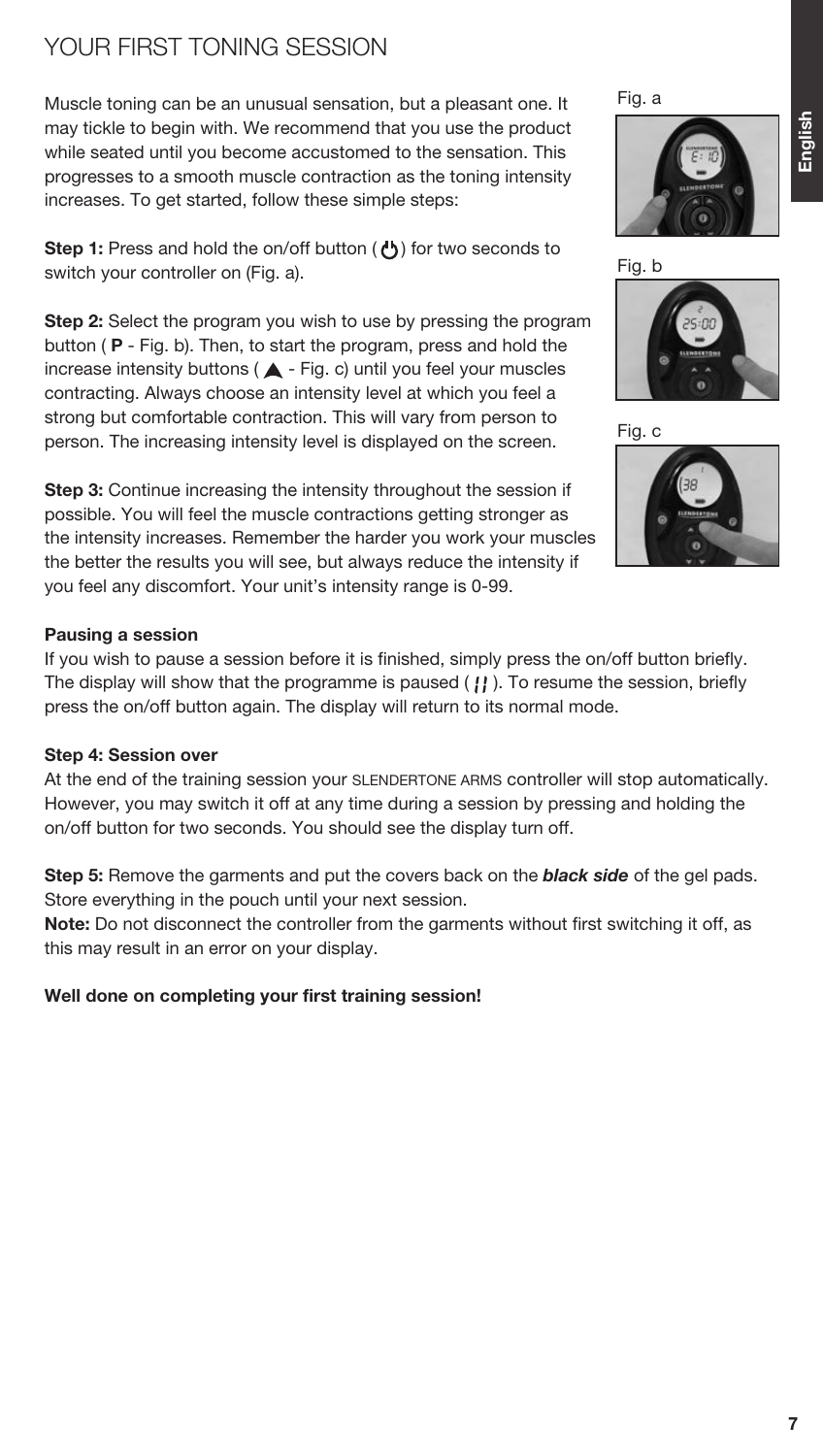## GETTING RESULTS WITH SLENDERTONE ARMS

**1. Use the strongest training intensity you can -** the harder you work your muscles, the better the results you will see, but remember, stimulation should never be uncomfortable.

**2. Use your SLENDERTONE ARMS ACCESSORY as part of a normal, healthy lifestyle.** Improve your diet and try to increase the amount of exercise you do. Other SLENDERTONE garments are available to help tone and firm other areas of your body.

**3. SLENDERTONE ARMS has 3 toning programmes which are listed in the table below.** 

The controller will automatically progress through each programme after a set number of sessions. The display shows the programme currently selected.

| Programme                       | <b>Duration</b> | <b>Training Level</b> |
|---------------------------------|-----------------|-----------------------|
| <b>Beginner</b><br>Intermediate | 10:00<br>15:00  | Light<br>Moderate     |
| Advanced                        | 20:00           | Strong                |

You cannot change a programme during a session. First switch your controller off and on again. Then select your programme using the programme button.

**4. To help you get the most from your SLENDERTONE ARMS ACCESSORY, you should follow the 30 day plan.** To do this, use your SLENDERTONE ARMS ACCESSORY 5 times a week for 4 weeks and record the highest intensity levels in your diary (the diary is inside the back cover). Each week you have two rest days. The diary below shows one person's plan, recorded during scientific testing over a 30-day period.

**Note:** The intensity level will vary from person to person.

Try to increase your toning intensity regularly. But remember, do not over-exert yourself. Any workout should be at a level comfortable for you.

| Week | Day 1   | Day 2   | Day 3   | Day 4 | Day 5   | Day 6   | Day 7   |
|------|---------|---------|---------|-------|---------|---------|---------|
|      | (20 20) | rest    | (25 25) | rest  | (3030)  | (40 40) | (40 40) |
| 2    | rest    | (50 50) | (55 55) | rest  | (60 60) | (6565)  | (65 65) |
| 3    | rest    | (6565)  | (70 70) | rest  | (70 70) | (70 70) | (75 75) |
| 4    | rest    | (75 75) | (75 75) | rest  | (80 80) | (80 80) | (80 80) |

30-DAY PLAN

Each box shows the highest toning intensity for either arm during each session.

Fill-in your diary every time you complete a toning session. Leave the diary somewhere you will see it regularly to motivate you to reach your goal.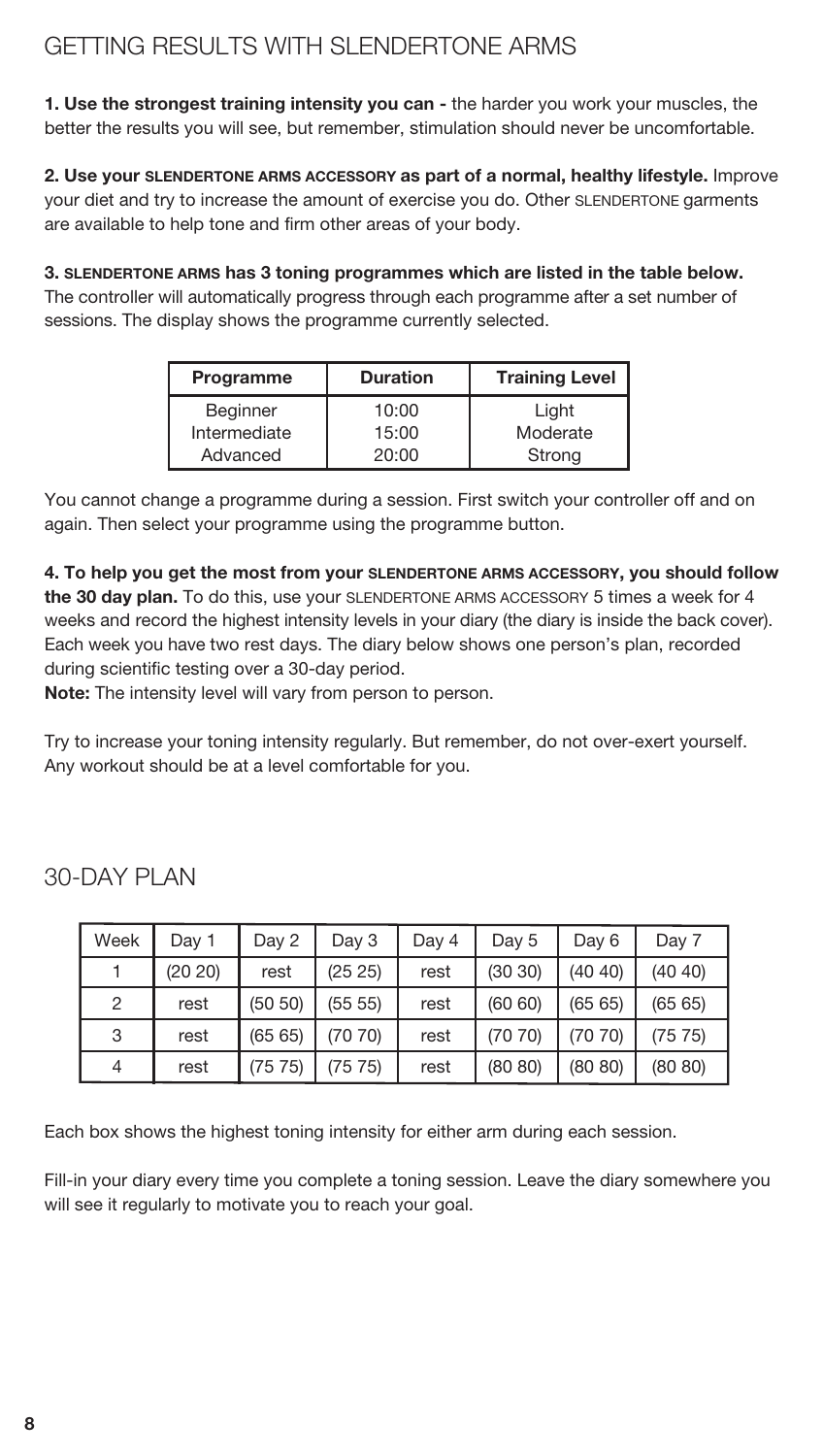## ADDITIONAL UNIT FUNCTIONS

#### **Information Button (** *i* **)**

Press the information button any time during a session to see the highest intensity level you have reached for that session (Fig. a). Pressing the information button twice shows you the total number of sessions you have completed. While pressing the information button three times identifies the product type you are using.

#### **Mute Function ( )**

If you want to switch off your controller's sound effects, press and hold the programme button for two seconds (Fig. b). The mute function remains active indefinitely unless manually changed. Deactivate the mute function by again pressing the programme button for two seconds

#### **Keylock Function (** $\circ$ )

If you find a comfortable exercise intensity, press and hold the information button for two seconds to lock that intensity (Fig. c). This function only remains active during the session in which it is activated. If you wish to increase the intensity further, deactivate the keylock function by again pressing the information button for two seconds.

#### **Error Messages**

In the unlikely event of your product developing a problem, "Err" will appear on your unit display (Fig. d). If this occurs you should switch the controller off and then switch it back on again. It should now operate properly. If the problem persists, please call SLENDERTONE Customer Care for further assistance:

> UK: 0845 070 7777 Rep. of Ireland: 1890 9223388 International: +353 94 902 9936 Email: info@slendertone.com

#### **Battery Power / Replacing the battery**

The battery icon on the display will flash when the battery is low and needs to be recharged. After a period of time, you may find that your battery will only power your controller for a limited number of sessions, requiring you to charge the battery more frequently. This is because rechargeable batteries have a limited number of charge cycles and may eventually need to be replaced.

Should you need to replace the rechargeable battery, remove the small rubber plug from the back cover of your controller (Fig. e), unscrew the back cover and remove it. Replace the existing battery pack with a new battery pack (Fig. f) and replace the battery cover. You can purchase a new battery pack at www.slendertone.com or by contacting SLENDERTONE Customer Care.

Fig. a







Fig. c



Fig. d







Fig. f

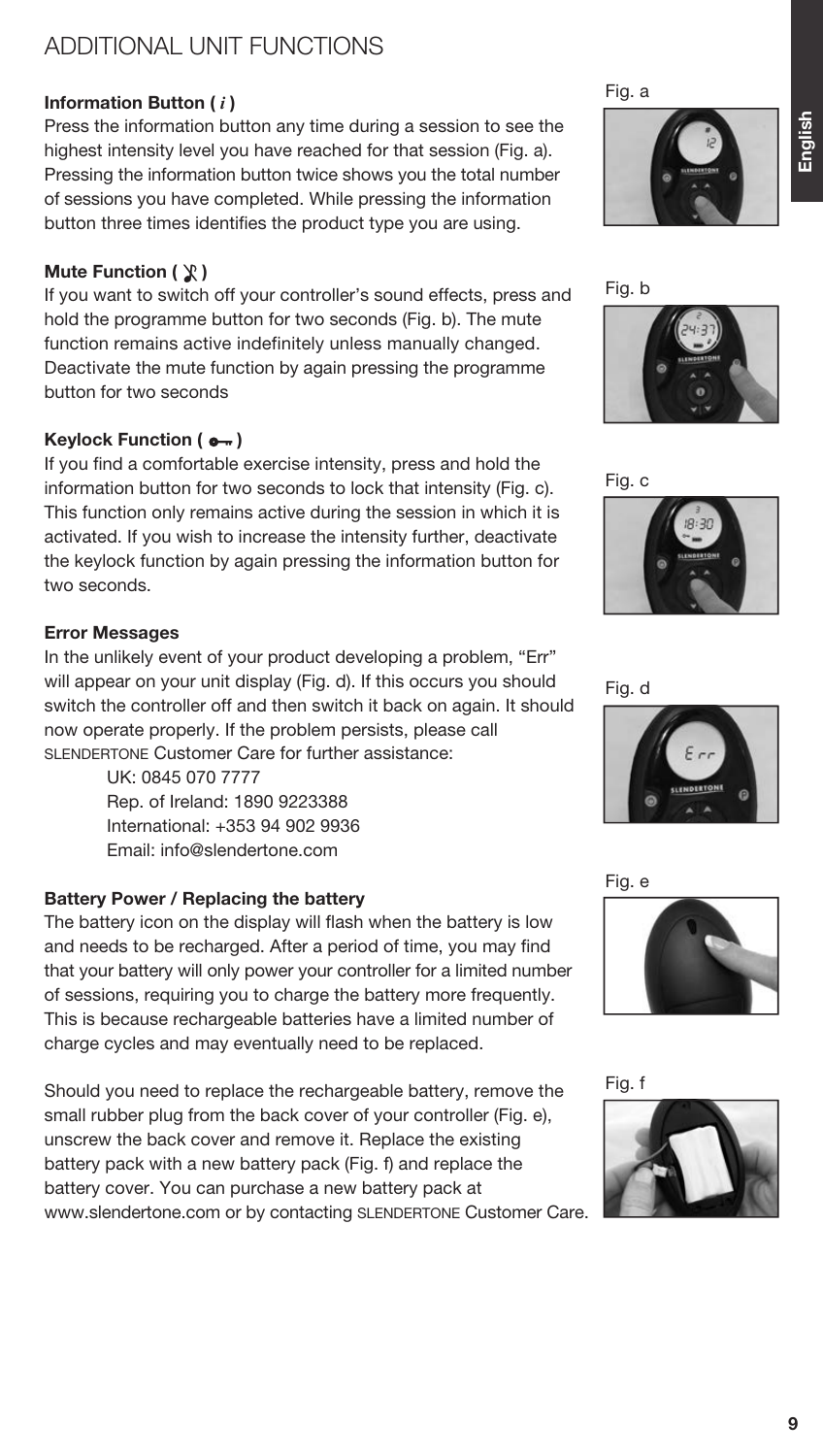## FREQUENTLY ASKED QUESTIONS

#### *The stimulation is uncomfortable. How can I improve this?*

- **•** Make sure the gel pads are positioned correctly and that they are pressed firmly against your skin - see page 6. Switch off your controller and reposition the garments if necessary.
- **•** You can also smear a few drops of water on the *black side* of the gel pads. This can improve the comfort of the muscle stimulation, but be careful not to get water on the controller. Ensure the controller is switched OFF before you do this!
- **•** Ensure the metal studs are fully covered by the gel pads.

#### *My skin is red after the exercise. Is this a problem?*

- **•** Some redness of the skin after a toning session is normal. It is partly due to an increase in the blood flow under the skin and should fade after a while. You may also experience some reddening of the skin due to the pressure of the garments. This is the same as the pressure marks you can get from tight clothing. You should not be concerned about this. It should fade soon after you remove them.
- If the redness is excessive, you may have the toning intensity too high. This may increase the reddening in sensitive skin. Try using a lower toning intensity for a few days. If the problem persists, you should stop using the product.

#### *How do I know when to replace the gel pads?*

- With time the gel pads pick up skin debris and may need to be replaced as this makes the workout less effective and less comfortable.
- You may notice the signal is weakening even if the batteries are OK. This usually indicates that the gel pads are wearing and will soon need replacing. You can check this by first adjusting the garments to ensure correct positioning of the gel pads. If the signal is still weak or uncomfortable, you should order new gel pads.
- New gel pads can be purchased online at www.slendertone.com (check for special offers) or from the careline.

#### *Can I use the SLENDERTONE ARMS ACCESSORY to treat muscles weakened from lack of use due to injury?*

**•** Yes. The product may be used for the alleviation of or compensation for injury. Consultation with your doctor or physiotherapist is required to establish a rehabilitation programme with your SLENDERTONE ARMS ACCESSORY, which would safely provide improvement to the strength and tone of the triceps muscles.

#### *Will the product cause muscle soreness?*

**•** As with all exercise some muscle soreness can occur after using the SLENDERTONE ARMS ACCESSORY. This is normal and should go away after a while. Use a low toning intensity for a few sessions if you are experiencing muscle soreness.

#### *Battery performance has degraded significantly.*

**•** After an extended period of time you may notice a degradation in the performance of the battery in your controller. At this point you should purchase a new rechargeable battery pack. New rechargeable battery packs can be purchased through SLENDERTONE Customer Care, or by visiting www.slendertone.com.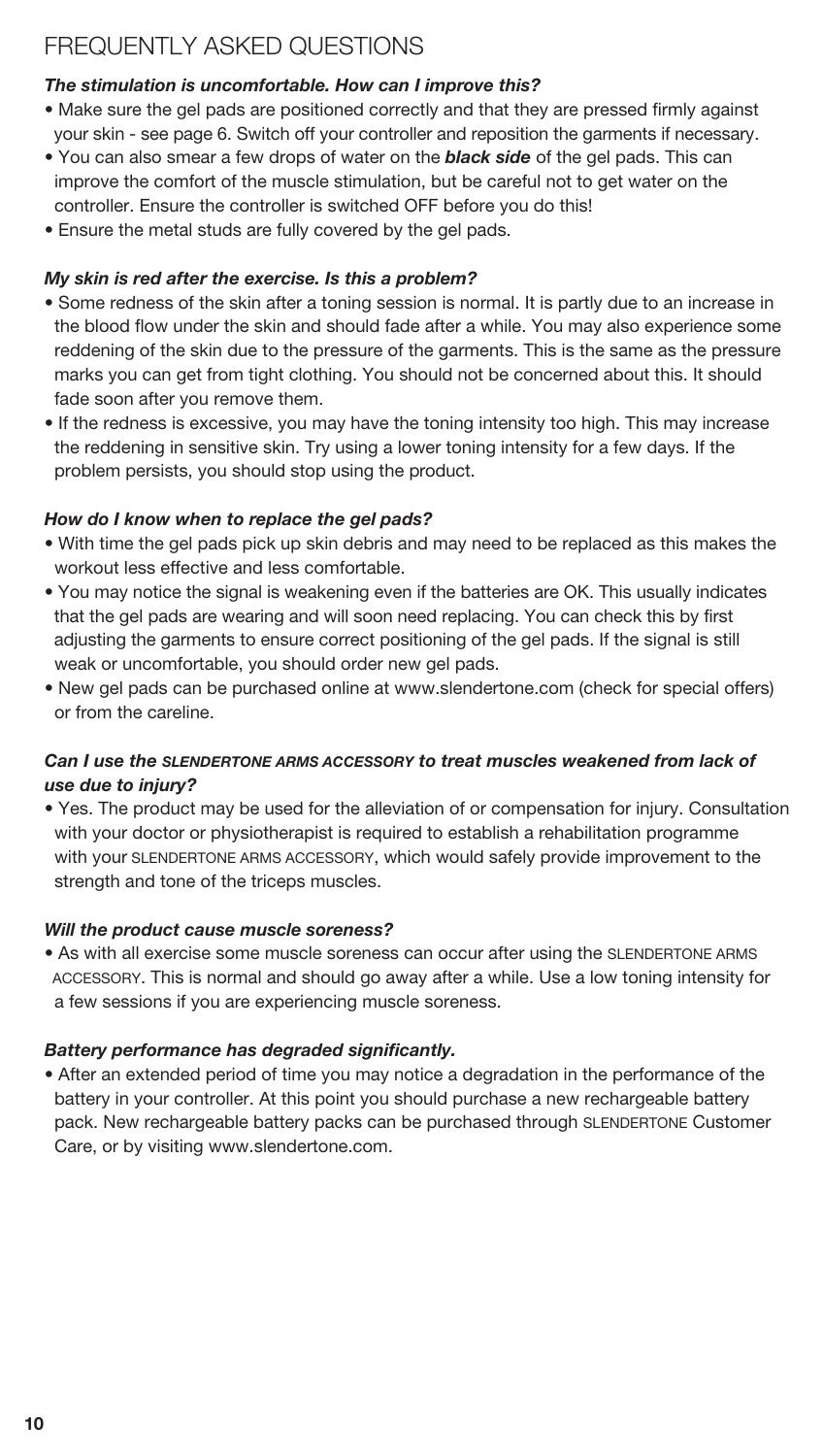## TROUBLESHOOTING GUIDE

| Problem                                                                           | <b>Possible Cause</b>                             | <b>Solution</b>                                                                                                                                           |
|-----------------------------------------------------------------------------------|---------------------------------------------------|-----------------------------------------------------------------------------------------------------------------------------------------------------------|
| No signal/ display is<br>blank                                                    | The battery is low                                | Recharge the battery                                                                                                                                      |
| The display is on but<br>there is no signal. The<br>battery symbol is<br>flashing | The battery is low                                | Recharge the battery                                                                                                                                      |
| The $\wedge$ symbol has<br>appeared on the                                        | Controller and garments<br>not properly connected | Ensure the garments and controller<br>are properly connected                                                                                              |
| display* and the<br>controller begins<br>to beep                                  | The gel pads are on the<br>wrong way around       | Ensure the black surfaces<br>of the gel pads are facing you                                                                                               |
|                                                                                   | The covers are still on the<br>gel pads           | Remove the covers from the gel pads                                                                                                                       |
|                                                                                   | The gel pads are worn                             | Visit slendertone.com or contact<br>Customer Care for new gel pads                                                                                        |
|                                                                                   | The gel pads are not<br>covering the metal studs  | Make sure the gel pads fully cover<br>the metal studs                                                                                                     |
|                                                                                   | Poor gel pad contact<br>with the skin             | Press the gel pads firmly against the<br>skin                                                                                                             |
|                                                                                   | Build-up of gel on the<br>metal studs             | Clean the metal studs with a clean,<br>dry cloth                                                                                                          |
| Unpleasant feeling<br>beneath the pads                                            | The gel pads are worn                             | Visit slendertone.com or contact<br>Customer Care for new gel pads                                                                                        |
|                                                                                   | Gel pads are not covering<br>the metal studs      | Reposition the gel pads so that the<br>metal studs are covered                                                                                            |
|                                                                                   | Too many consecutive<br>sessions                  | You should just do one session per<br>day one any single body area                                                                                        |
|                                                                                   | Build-up of gel on the<br>metal studs             | Clean the metal studs with a clean,<br>dry cloth                                                                                                          |
| Contractions are weak<br>even with a high                                         | The gel pads are worn                             | Visit slendertone.com or contact<br>Customer Care for new gel pads                                                                                        |
| intensity                                                                         | The battery is low                                | Recharge the battery                                                                                                                                      |
|                                                                                   | Poor gel pad positioning                          | See page 6 for correct gel pad<br>positioning                                                                                                             |
|                                                                                   | Gel pads are not covering<br>the metal studs      | Reposition the gel pads so that the<br>metal studs are covered                                                                                            |
| "Err" appears on the<br>display                                                   | Error message                                     | Switch the controller off and on. The<br>controller should work without any<br>problem. If the error message persists<br>contact Customer Care for advice |

\* The  $\bigtriangleup$  symbol always appears in conjunction with the left/right intensity indicators. If the left indicator appears, there is a problem with the left-arm garment, the right indicator acknowledges a problem with the right-arm garment. If both indicators appear there is a problem with both garments.

**English**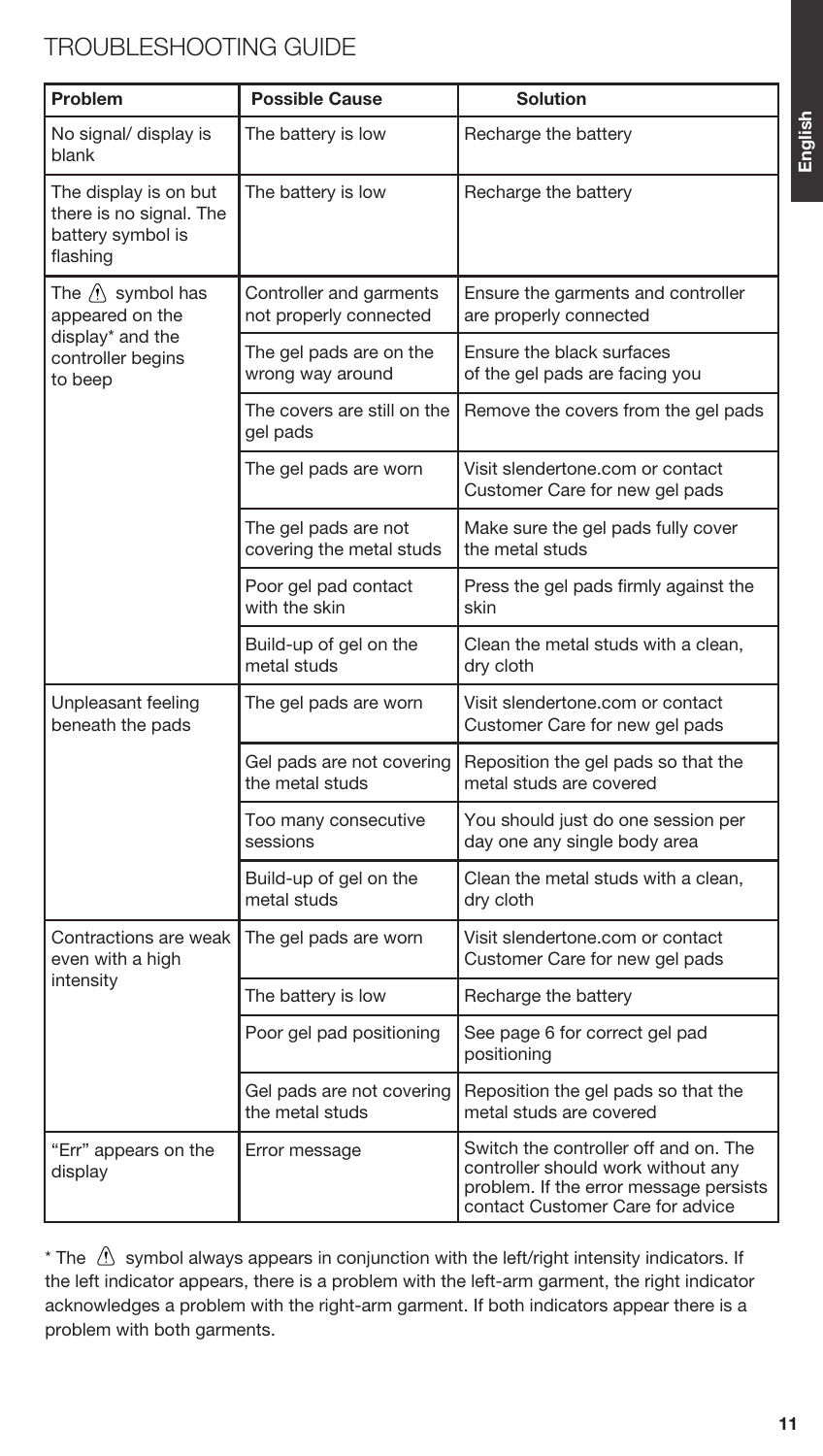## DOS & DON'TS

Your SLENDERTONE product is suitable for use by all healthy adults. However, as with other forms of exercise, some care is needed when using it, so always follow the points below and read your user manual carefully before use. Some of the points below are gender specific.

#### **Please do not use if:**

- **•** You have an electronic implant (e.g. cardiac pacemaker or defibrillator) or suffer from any other heart problem.
- **•** You are pregnant.
- You suffer from cancer, epilepsy or are under medical supervision for cognitive dysfunction.
- **•** The controller is in close proximity (e.g. 1m) to shortwave or microwave therapy equipment.
- **•** You are connected to high-frequency surgical equipment.
- **•** Wearing the product necessitates placement over areas at which drugs/medicines are administered by injection (short term or long term) e.g. hormone treatment.

#### **Please get your doctor's or physiotherapist's permission before using your SLENDERTONE product if:**

- **•** You have any serious illness or injury not mentioned in this guide.
- **•** You have recently had an operation.
- **•** You take insulin for diabetes.
- **•** You want to use it on a young child.
- **•** You suffer from muscle or joint problems.
- **•** Using the product as part of a rehabilitation programme.

#### **When applying the gel pads and garments, always remember to :**

- **•** Place the gel pads and garments ONLY as indicated in this manual.
- **•** Avoid placing the gel pads or garments on the front or sides of the neck, across or through the heart (i.e. one gel pad on the front of the chest and one on the back), in the genital region or on the head. (Other toning products are available for other areas of the body details are available at www.slendertone.com or contact SLENDERTONE Customer Care).
- **•** Application of electrodes near the thorax may increase the risk of cardiac fibrillation.
- **•** Avoid any recent scars, broken or inflamed skin, areas of infection or susceptibility to acne, thrombosis or other vascular problems (e.g. varicose veins), or any parts of the body where feeling is limited.
- **•** Avoid areas of injury or restricted movement (e.g. fractures or sprains).
- **•** Avoid placing the gel pads directly over metal implants.

#### **Possible adverse reactions:**

- **•** A small number of isolated skin reactions have been reported by people using muscle stimulation devices, including allergies, a prolonged reddening of the skin and acne.
- **•** On very rare occasions, first-time users of EMS have reported feeling light-headed or faint. We recommend that you use the product while seated until you become accustomed to the sensation.

#### **To reposition gel pads during a session:**

**•** Always pause the programme currently running, unfasten the garments and then refasten them once the position of the gel pads has been adjusted.

#### **After strenuous exercise or exertion:**

**•** Always use a lower toning intensity to avoid muscle fatigue.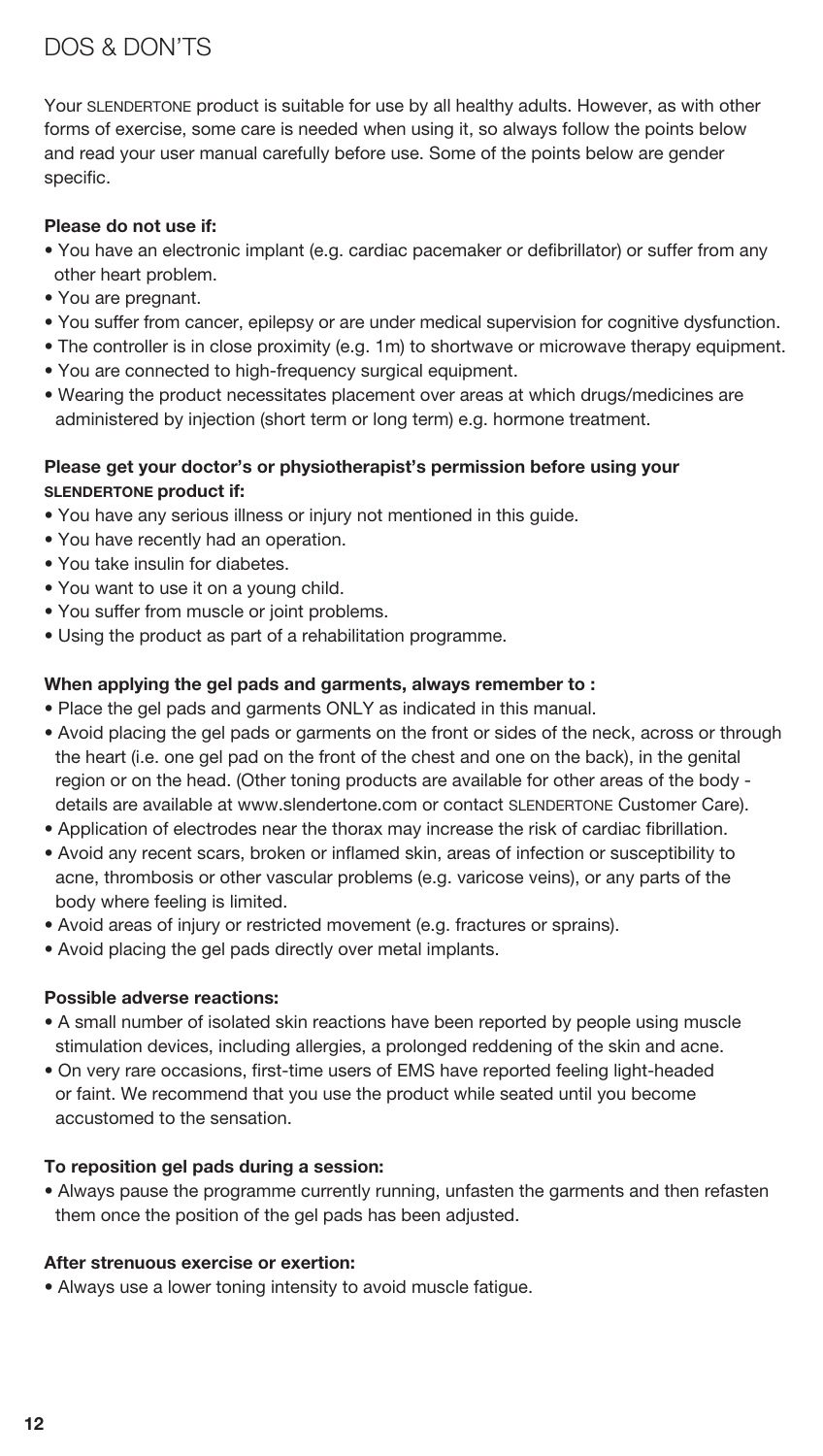#### **Contact Customer Care if:**

- **•** Your product is not working correctly. Do not use it in the meantime.
- **•** You experience any irritation, skin reaction, hypersensitivity or other adverse reaction. You should, however, note that some reddening of the skin can appear under the garments during and for a short time after a session.

#### **Note:**

**•** An effective treatment should not cause undue discomfort.

#### **Important:**

- **•** Keep your product out of the reach of children.
- **•** The studs and gel pads must not be connected to other objects.
- **•** Do not use your controller at the same time as any other device which transfers an electrical current into the body (e.g. another muscle stimulator).
- **•** Cease using the product if you are feeling light headed or faint. Consult your doctor if this happens.
- **•** Do not touch the gel pads or metal studs while the controller is switched on.
- **•** Do not use while driving, operating machinery or cycling.
- **•** For first time users, muscle stimulation can be an unusual sensation. We recommend that you begin with low stimulation intensities to familiarise yourself with the sensation before progressing to higher stimulation intensities.
- **•** The arm garments are for use by one person only. Do not share your garments with anyone else.
- **•** Do not over exert yourself when using muscle stimulation. Any workout should be at a level comfortable for you.
- **•** Do not try to eat or drink anything while using SLENDERTONE ARMS ACCESSORY.
- **•** SLENDERTONE will not accept responsibility if the guidelines and instructions supplied with this product are not followed.
- **•** Although compliant with applicable EMC requirements, this product may still interfere with more sensitive equipment, please move away or turn off.

#### **N.B. If you are in any doubt about using your SLENDERTONE ARMS ACCESSORY for any reason, please consult your doctor before use.**

### PRODUCT WARRANTY

Should your product develop a fault within two years of purchase, SLENDERTONE will undertake to replace or repair the product or any parts found to be defective with no charge for labour or materials \*, provided the product:

- Has been used for its intended purpose and in the manner described in this user manual.
- Has not been connected to an unsuitable power source.
- Has not been subjected to misuse or neglect.
- Has not been modified or repaired by anyone other than an approved SLENDERTONE agent.

This guarantee complements existing national guarantee obligations and does not affect your statutory rights as a consumer.

\* This excludes consumables (e.g. gel pads, garments, etc.) which are subject to normal wear and tear.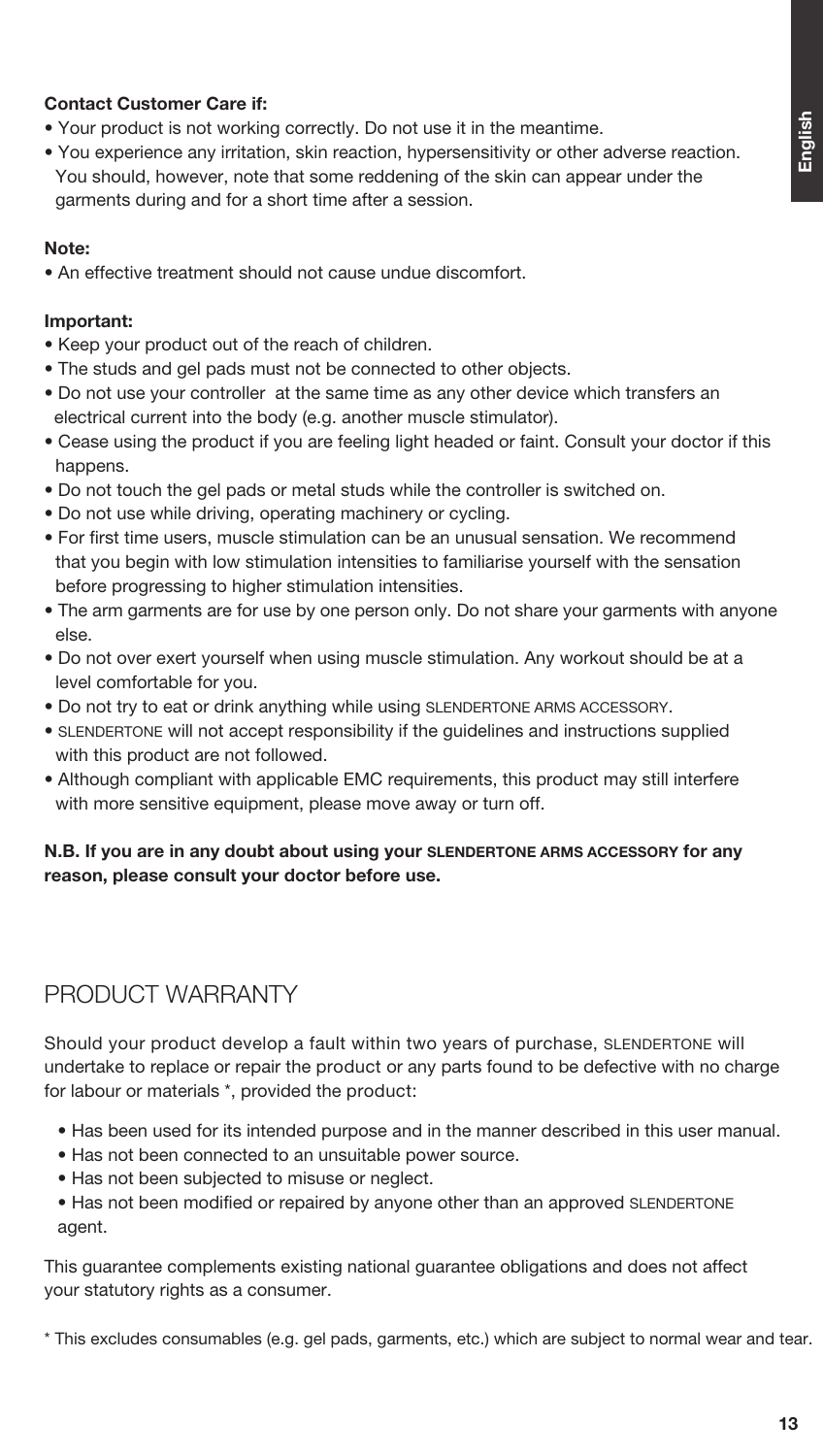## TECHNICAL SPECIFICATIONS

#### **Caring for your controller**

Your controller should not be allowed to get wet or be left in excessive sunlight. It may be cleaned regularly using a soft cloth, lightly dampened in soapy water. Do not allow the interior of your controller to become wet. Do not use detergents, alcohol, spray aerosols or strong solvents on your controller.

Access to the interior of the controller is not required for maintenance purposes.

If your controller is damaged, you should not use it but should return it to SLENDERTONE or your local distributor for replacement or repair. Repairs, service and modifications may not be carried out by anyone other than qualified service personnel authorised by SLENDERTONE.

**Important:** Under no circumstance should anything other than the correct type of batteries – (rechargeable batteries 3.6V NiMH) be used with your controller. These can be purchased from the website or SLENDERTONE Customer Care.

#### **Disposing of the gel pads and batteries**

Used gel pads and batteries must never be disposed of in a fire but in accordance with your country's national laws governing the disposal of such items.

**Note:** The signal gradually increases to a peak intensity level at the start of the contraction phase (i.e. ramp up) and gradually decreases to nothing at the start of the relaxation phase (i.e. ramp down). When the  $\langle \cdot \rangle$  symbol is flashing, the stimulus is significantly reduced.

#### **Accessories:**

You can purchase all accessories at www.slendertone.com. Under no circumstances should anything other than SLENDERTONE accessories be used with your SLENDERTONE charger or SLENDERTONE controller (Type 390). Any others may not be compatible with your product and could degrade the minimum safety levels.

#### **SLENDERTONE ABS Female Belt (E:70)**

| <b>SLENDERTONE ABS Male Belt (X:70)</b>                            |                                |
|--------------------------------------------------------------------|--------------------------------|
| <b>SLENDERTONE ABS Gel Pads:</b> . 1 large gel pad (Type 732)      |                                |
|                                                                    | • 2 small gel pads (Type 733)  |
| SLENDERTONE BOTTOM (E:30)                                          |                                |
| <b>SLENDERTONE BOTTOM Gel Pads:</b> • 4 gel pads (Type 716)        |                                |
| <b>SLENDERTONE ARMS ACCESSORY Female (E:60)</b>                    |                                |
| <b>SLENDERTONE ARMS ACCESSORY Male (X:60)</b>                      |                                |
| <b>SLENDERTONE ARMS Gel Pads:</b> . 4 gel pads (Type 715 - Female) |                                |
|                                                                    | • 4 gel pads (Type 718 - Male) |

**SLENDERTONE Belt Extension**

**Battery Pack (3.6V, NiMH) Battery Charger: EU: 2504-0321 + 2504-0324 + 2504-0325; US/Japan: 2504-0322; Australia: 2504-0321 + 2504-0327; Korea: 2504-0321 + 2504-0323** Charger complies to EN 60950, Input: nominal voltage 100-240V, frequency 50-60Hz, current 125mA. Do not use any other chargers or any other power supplies.

**Product Type:** 394

**Intended use:** Muscle stimulator

**Classification:** Internally powered equipment, Class II charger, Type BF applied parts.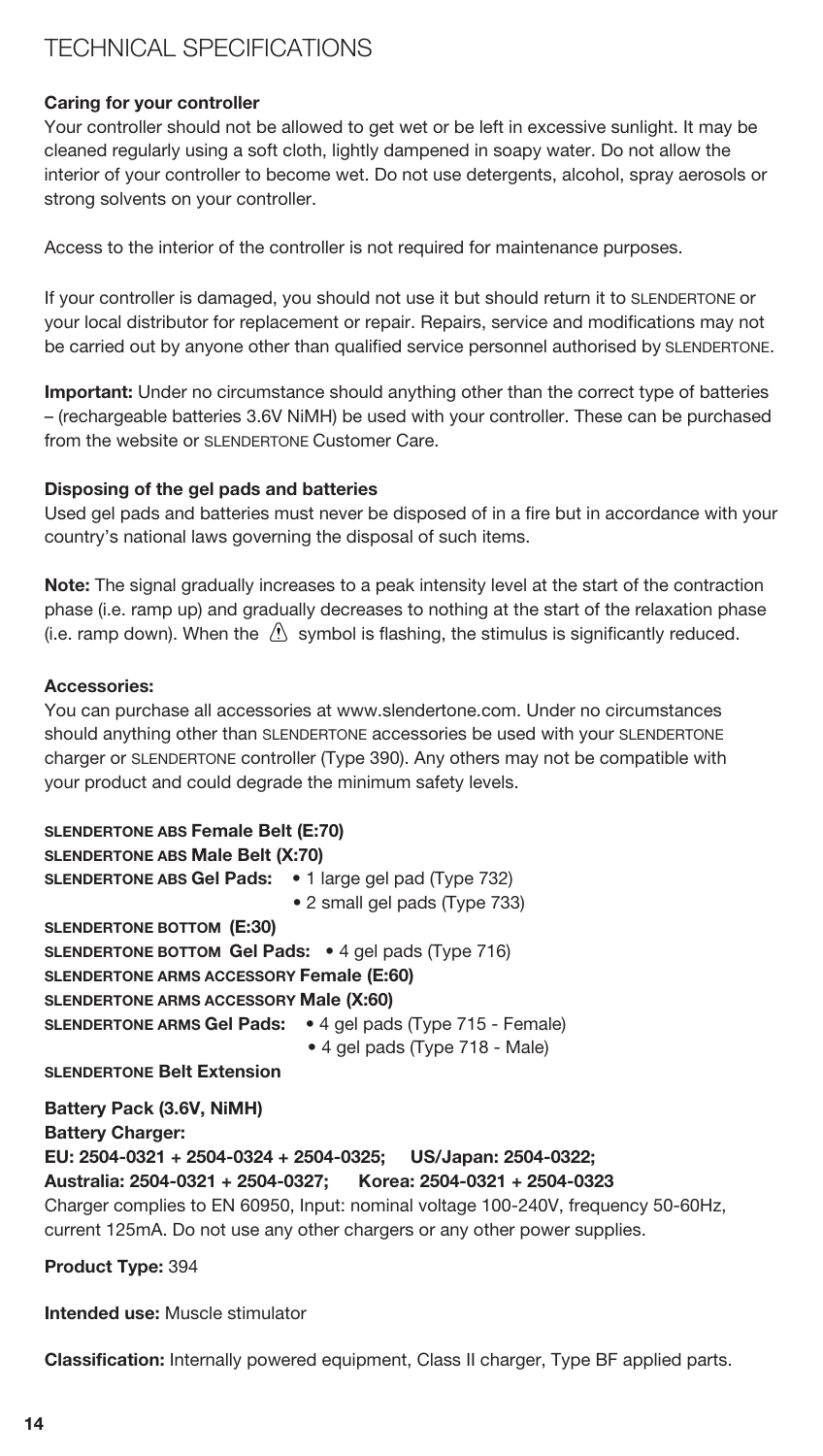**Waveform:** Symmetrical bi-phasic square waveform when measured into a resistive load.

| <b>Environmental Specifications:</b>                                                                |                      |                                 |  |  |  |  |  |  |  |
|-----------------------------------------------------------------------------------------------------|----------------------|---------------------------------|--|--|--|--|--|--|--|
| <b>Operating Range:</b>                                                                             |                      | Temperature: 0-35°C (32 - 95°F) |  |  |  |  |  |  |  |
|                                                                                                     | Humidity: 20-65 % RH |                                 |  |  |  |  |  |  |  |
| <b>Transport &amp; Storage Range:</b> Temperature: $0$ -55 <sup>°</sup> C (32 - 131 <sup>°</sup> F) |                      |                                 |  |  |  |  |  |  |  |
|                                                                                                     | Humidity:            | 10-90 % RH                      |  |  |  |  |  |  |  |

#### **Attention:**

This product can deliver currents in excess of  $2mA/cm<sup>2</sup>$  if used with incorrect gel pads.

#### **Description of your controller's symbols:**

There are a number of technical markings on your controller. These can be explained as follows:



The controller and garments are manufactured for Bio-Medical Research Ltd, Parkmore Business Park West, Galway, Ireland.

The controller requires 1 x 3.6 volt (NiMH) DC battery pack DC is indicated by the symbol:  $=$ 

The Output Frequency indicates the number of pulses per second transmitted by the controller. This is measured in hertz, which is indicated by "Hz".

Output (RMSA) means the maximum output root mean square current for each channel.

Output (RMSV) means the maximum output root mean square voltage for each channel.

This symbol means "Attention, consult the accompanying documents".

This symbol means type BF applied parts (gel pads).



This symbol on your product is to indicate conformity to the requirements of the Medical Device Directive (93/42/EEC). 0086 is the number of the notified body (BSI). The CE mark applied also indicates that this equipment complies with the requirements of the ROHS Directive (2011/65/EU) for the Restriction of Hazardous Substances in Electrical and Electronic Equipment.



Conforms to UL STD 60601-1. Certified to CAN/CSA. STD C22.2 NO 601.1

**SN** stands for 'serial number'. On the label on the back of the controller is the serial number specific to this product. The letter preceding the number indicates the year of manufacture, where "T" denotes 2014, "U" denotes 2015 etc.

The garments' batch number is represented on their packaging, by the number corresponding with the LOT symbol.



 $\gamma$  At the end of the product lifecycle, do not throw this product into the normal household garbage, but bring it to a collection point for the recycling of electronic equipment.

Some product materials can be re-used if you bring them to a recycling point. By reusing some parts or raw materials from used products you make an important contribution to the protection of the environment. Please contact your local authorities if you need more information about collection points in your area.

Waste Electrical and Electronic Equipment can have potentially harmful effects on the environment. Incorrect disposal can cause harmful toxins to build up in the air, water and soil and can be harmful to human health.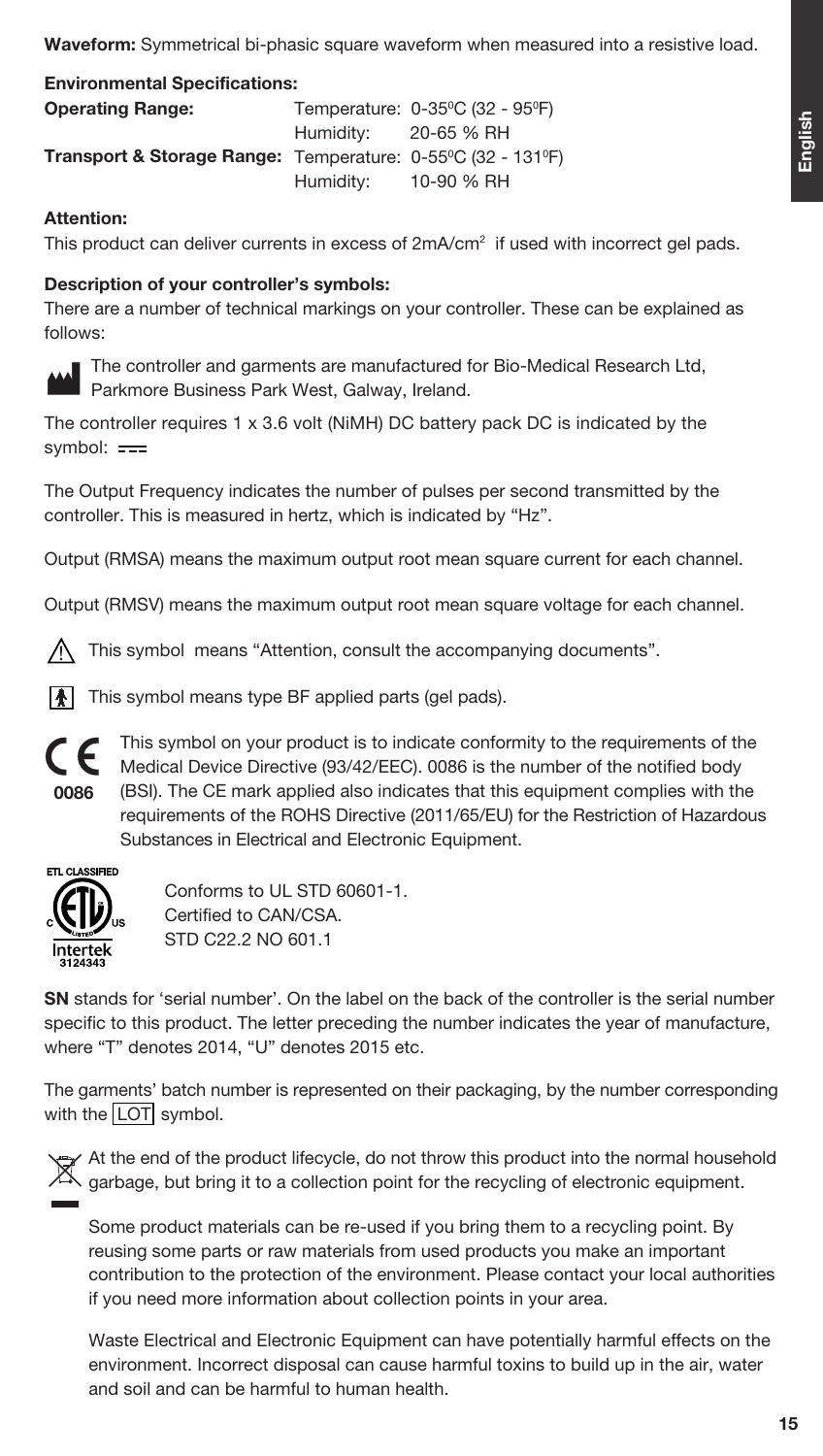**Notes:** In accordance with the laws within the member state, safety testing on the device should be carried out every two years.

- In compliance with German law, product safety testing must be conducted every two years by an authorised test service.

| <b>Parameter</b>        | $500\Omega$   | $1K\Omega$    | $1K5\Omega$        |  |
|-------------------------|---------------|---------------|--------------------|--|
| Output RMSV             | 6.4V          | 12.7V         | 12.7V              |  |
| Output RMSA             | 12.7mA        | 12.7mA        | 8.5 <sub>m</sub> A |  |
| <b>Output Frequency</b> | 50Hz          | 50Hz          | $50-Hz$            |  |
| DC Component: Approx.   | o C           | o C           | o C                |  |
| Positive Pulse Width:   | 175-200µs     | 175-200µs     | 175-200µs          |  |
| Negative Pulse Width:   | 175-200us     | 175-200µs     | 175-200µs          |  |
| Interphase Interval:    | $100$ $\mu$ s | $100$ $\mu$ s | $100$ $\mu$ s      |  |

#### **Rated Outputs – Voltage/Currents: E:60**

#### **Garment Materials:**

Outer material: 80% Nylon, 20% polyester; Inner Material: 100% Polyester laminated to 100% polyurethane; Binding: 100% Nylon; Hook & Loop: 100% Nylon; Foam: EVA; Elasticated Straps: 100% Nylon.

## CARING FOR YOUR GEL PADS

- **•** The gel pads are for single person use only.
- **•** You should ensure your skin is clean and free of oils, creams and other lotions before use.
- **•** The durability and effectiveness of the gel pads depends entirely on the proper use, storage and care on the part of the user, certain skin types and the type, duration, number of sessions, intensity used and site of stimulation.
- **•** Ensure your hands are clean before handling the gel pads. You should avoid touching the skin-side of the gel pads with your fingers as much as possible when applying or removing the belt, as this can transfer oils and skin particles to the gel pads' surface.
- **•** After use, replace the liners on the *black side* of the gel pads and store your unit in a cool, dry place until the next use.
- **•** Gel pads will need to be replaced periodically as the surface picks up skin debris and becomes dry over time.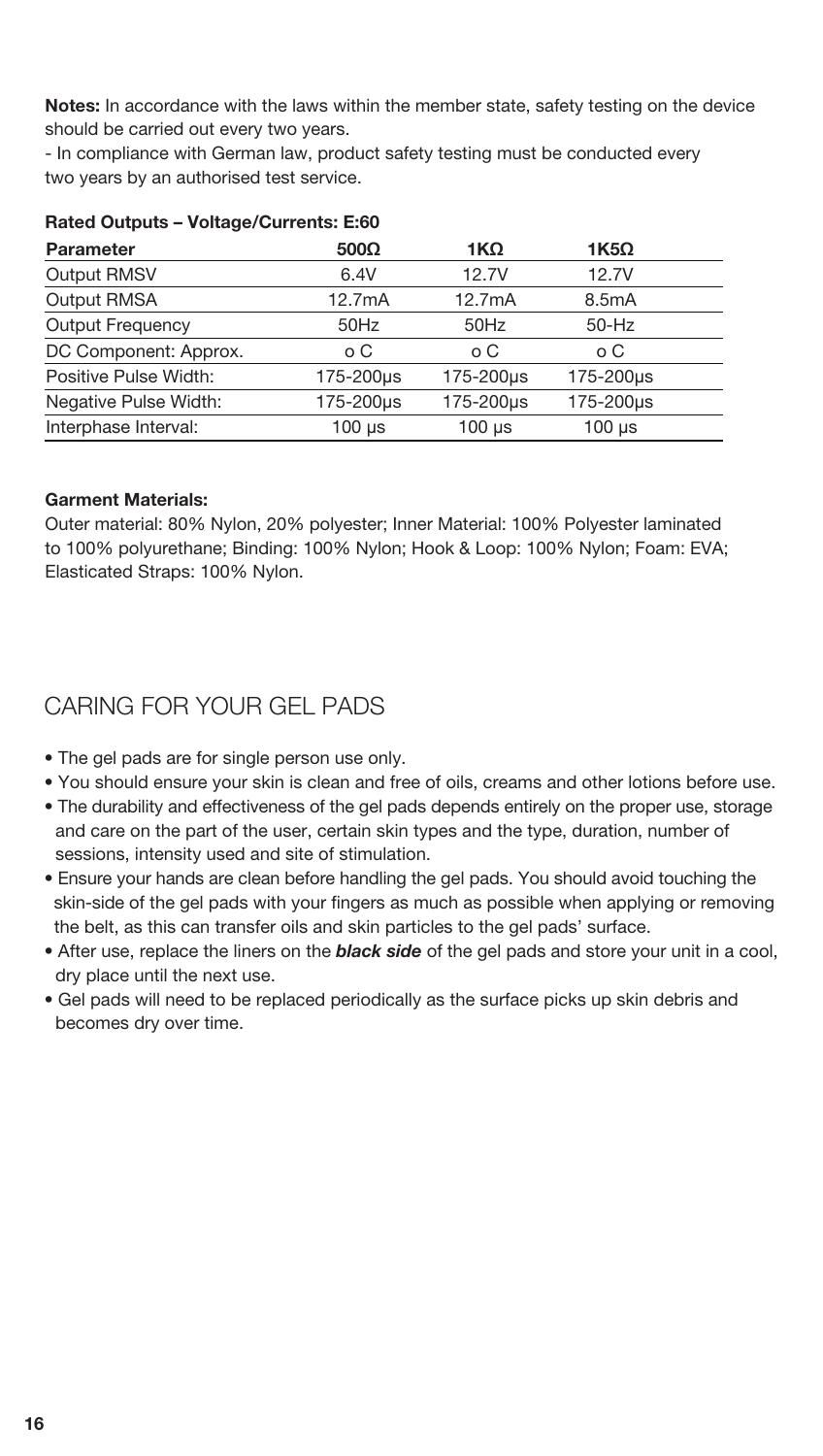## BATTERY INFORMATION

#### **Charging and Discharging**

Your product is powered by a rechargeable battery. The full performance of a new battery is achieved only after two hours or three complete charge cycles.

The battery can be charged and discharged hundreds of times, but it will eventually wear out. To ensure optimum battery performance you should use your device regularly e.g. perform 1 session a day, 5 days per week.

If a replacement battery is being used for the first time or if the battery has not been used for a prolonged period, it may be necessary to connect the charger and then disconnect and reconnect it to start the charging.

Unplug the charger from the electrical plug and the controller when it is not in use. Do not leave fully a fully charged battery connected to a charger, since overcharging may shorten its lifetime. If left unused, a fully charged battery will loose its charge over time.

If the battery is completely discharged, it may take a few minutes before the charging indicator apperas on the display. Use the battery only for its intended purpose. Never use any charger or battery that is damaged.

Leaving the battery in hot or cold places, such as in a closed car in summer or winter conditions, will reduce the capacity and lifetime of the battery. Always try to keep the battery between 15°C and 25°C (59°F and 77°F). A device with a hot or cold battery may not work temporarily, even when the battery is full charged. Battery performance is particularly limited in tempertaures well below freezing.

Do not dispose of batteries in a fire as they may explode. Batteries may also explode if damaged. Dispose of batteries according to local regulations. Please recycle when possible. Do not dispose as household waste.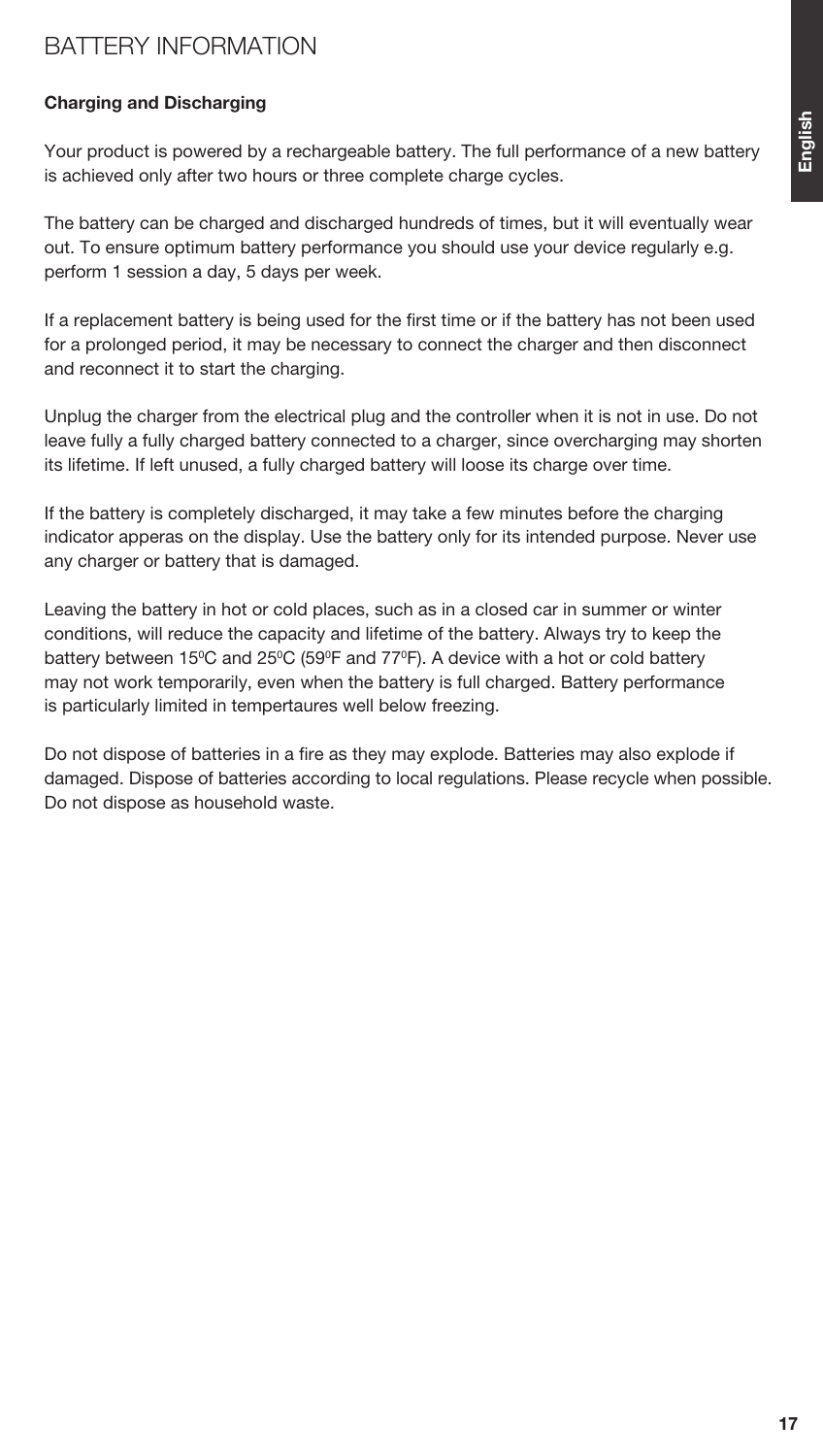#### 30-DAY PLAN

| Week | Day 1 | Day 2 $\vert$ | Day $3$ | Day 4 $\vert$ Day 5 | Day 6 | Day 7 |
|------|-------|---------------|---------|---------------------|-------|-------|
|      |       |               |         |                     |       |       |
| 2    |       |               |         |                     |       |       |
| 3    |       |               |         |                     |       |       |
| 4    |       |               |         |                     |       |       |

#### PROGRAMMES SUR 30 JOURS

|                | Semaine   Jour 1   Jour 2   Jour 3   Jour 4   Jour 5   Jour 6   Jour 7 |  |  |  |
|----------------|------------------------------------------------------------------------|--|--|--|
|                |                                                                        |  |  |  |
| $\overline{2}$ |                                                                        |  |  |  |
| 3              |                                                                        |  |  |  |
|                |                                                                        |  |  |  |

#### 30-TAGE-PLÄNE

| Woche | Tag 1 | Tag 2 | Tag 3 | Tag 4 | Tag 5 | Tag 6 | Tag 7 |
|-------|-------|-------|-------|-------|-------|-------|-------|
|       |       |       |       |       |       |       |       |
| 2     |       |       |       |       |       |       |       |
| 3     |       |       |       |       |       |       |       |
| 4     |       |       |       |       |       |       |       |

#### PLANES DE 30 DÍAS

| Semana | Día 1 | Día 2 | Día 3 | Día 4 | Día 5 | Día 6 | Día 7 |
|--------|-------|-------|-------|-------|-------|-------|-------|
|        |       |       |       |       |       |       |       |
| 2      |       |       |       |       |       |       |       |
| 3      |       |       |       |       |       |       |       |
|        |       |       |       |       |       |       |       |

#### 30 DAGEN PLAN

| Week | Dag 1 | Dag 2 | Dag 3 | Dag 4 | Dag 5 | Dag 6 | Dag 7 |
|------|-------|-------|-------|-------|-------|-------|-------|
|      |       |       |       |       |       |       |       |
| 2    |       |       |       |       |       |       |       |
| 3    |       |       |       |       |       |       |       |
| 4    |       |       |       |       |       |       |       |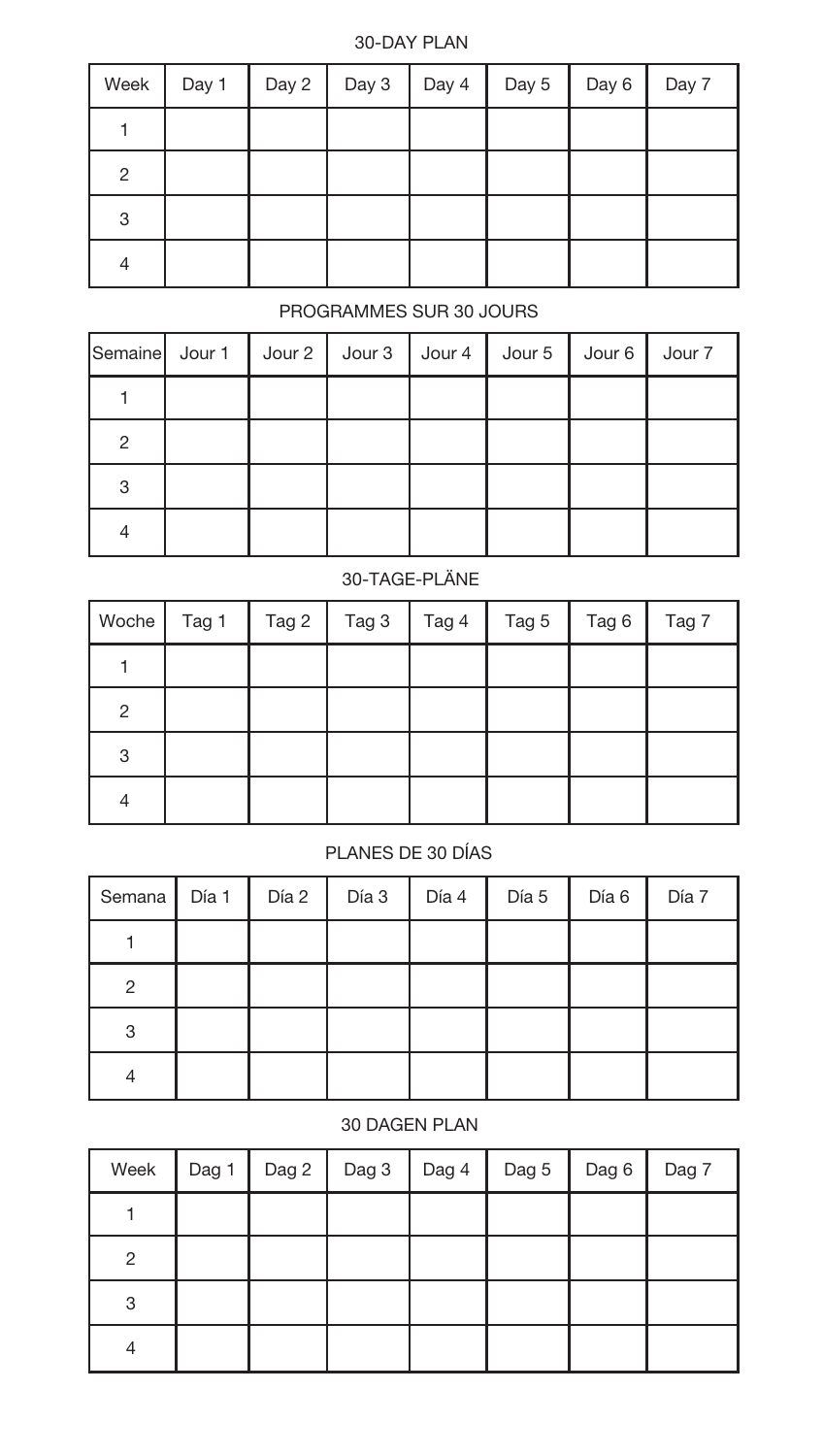#### PROGRAMMI PER 30 GIORNI

| Settimana Giorno 1 Giorno 2 Giorno 3 Giorno 4 Giorno 5 Giorno 6 Giorno 7 |  |  |  |  |
|--------------------------------------------------------------------------|--|--|--|--|
|                                                                          |  |  |  |  |
|                                                                          |  |  |  |  |
|                                                                          |  |  |  |  |
|                                                                          |  |  |  |  |

#### PLANOS DE 30 DIAS

| Semana         | Dia 1 | Dia 2 | Dia 3 | Dia 4 | Dia 5 | Dia 6 | Dia 7 |
|----------------|-------|-------|-------|-------|-------|-------|-------|
|                |       |       |       |       |       |       |       |
| $\overline{2}$ |       |       |       |       |       |       |       |
| 3              |       |       |       |       |       |       |       |
|                |       |       |       |       |       |       |       |

|   | $\mathcal{P}$ | $\mathbf{r}$ | Λ | 5 | 6 |  |
|---|---------------|--------------|---|---|---|--|
|   |               |              |   |   |   |  |
| ≘ |               |              |   |   |   |  |
| ◠ |               |              |   |   |   |  |
|   |               |              |   |   |   |  |

|   | ◠ | 2 | 5 | 6 |  |
|---|---|---|---|---|--|
|   |   |   |   |   |  |
| റ |   |   |   |   |  |
| C |   |   |   |   |  |
|   |   |   |   |   |  |

|   | റ | ◠ |  | 6 |  |
|---|---|---|--|---|--|
|   |   |   |  |   |  |
| ◠ |   |   |  |   |  |
| ◠ |   |   |  |   |  |
|   |   |   |  |   |  |